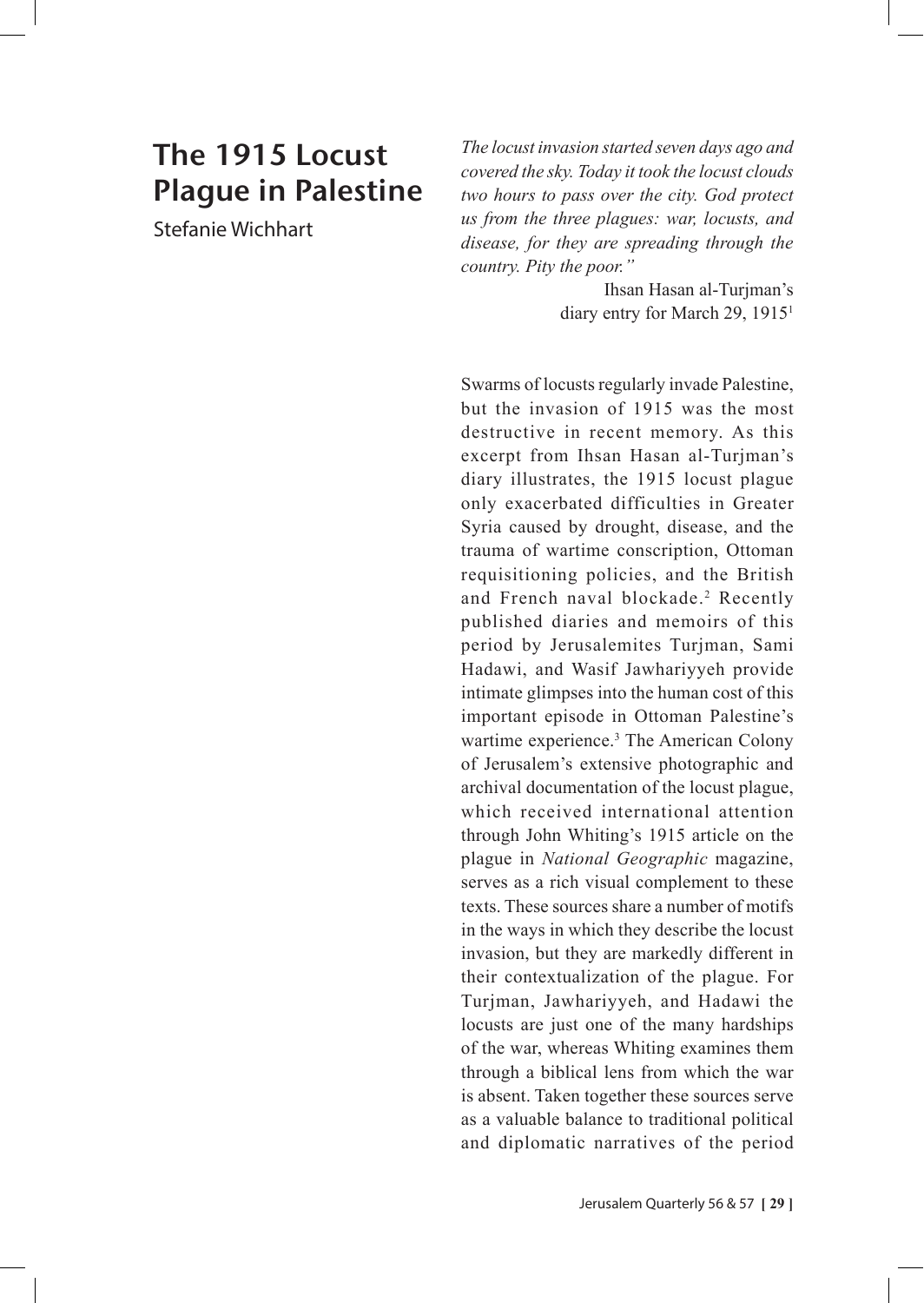and highlight the intersection of natural disasters and manmade upheaval wrought by war in Greater Syria.

Locusts were first sighted outside Jerusalem at the end of March 1915. Eyewitness accounts of the invasion paint similar pictures of swarms of locusts blackening the sky and, in the words of Hadawi, appearing "in such density that they eclipsed the sun."4 They describe the devastation and the sense of helplessness resulting from the onslaught of locusts. Hadawi recalled the efforts he and his classmates made to protect their school



Receipt for Locust Eggs, 1916. *Source: Library of Congress; photo by author.*

gardens from the pest, "But nothing we did prevented the locusts from coming down and devouring everything green, even the bark of trees, in a matter of minutes."5 Food supplies were already limited due to the wartime British and French blockade of the coast and Ottoman requisitioning policies, and the locust invasion was accompanied by the spread of disease. Turjman noted the spread of cholera throughout Jerusalem in April 1915, and on 9 May 1915 wrote a passage that highlights the myriad causes of wartime hardship in Palestine: "Our lives are threatened from all sides: a European war and an Ottoman war, prices are skyrocketing, a financial crisis, and the locusts are attacking the country north and south. On top of all this, now infectious diseases are spreading throughout the Ottoman lands."6

Ottoman authorities implemented a number of measures to limit the impact of the locust plague, and all of the accounts examined here discuss these efforts. The American Consul in Jerusalem, Dr. Otis Glazebrook, in a *New York Times* article that brought news of the locust invasion to an American audience, noted that Jamal Pasha "vigorously grappled with the situation," appointing a "Central Committee to Fight the Locusts" led by Midhat Bey, the Governor of Jerusalem. All males between fifteen and sixty were required to collect and turn in twenty kilograms of locust eggs and "This rule was so rigorously enforced – stores being closed if the owners could not show a receipt for eggs or cash – that about 800 persons paid the tax."<sup>7</sup> Turjman also recorded these measures and noted that the tax was graduated, with the wealthy paying one Ottoman pound and the poor paying thirty piasters. He engaged in a debate with two friends about whether or not the government was justified in forcing citizens to participate in the eradication campaign. Despite his many criticisms of the Ottoman administration in Jerusalem in other parts of his diary, in this case Turjman supported the ordinance and the fee for noncompliance: "I think the authorities did well with this edict (even though I hate them) by spreading the responsibility of collecting locust eggs on everybody and giving the option of payment [of a fine] to those who do not choose to collect. For the locusts do not discriminate between rich and poor."8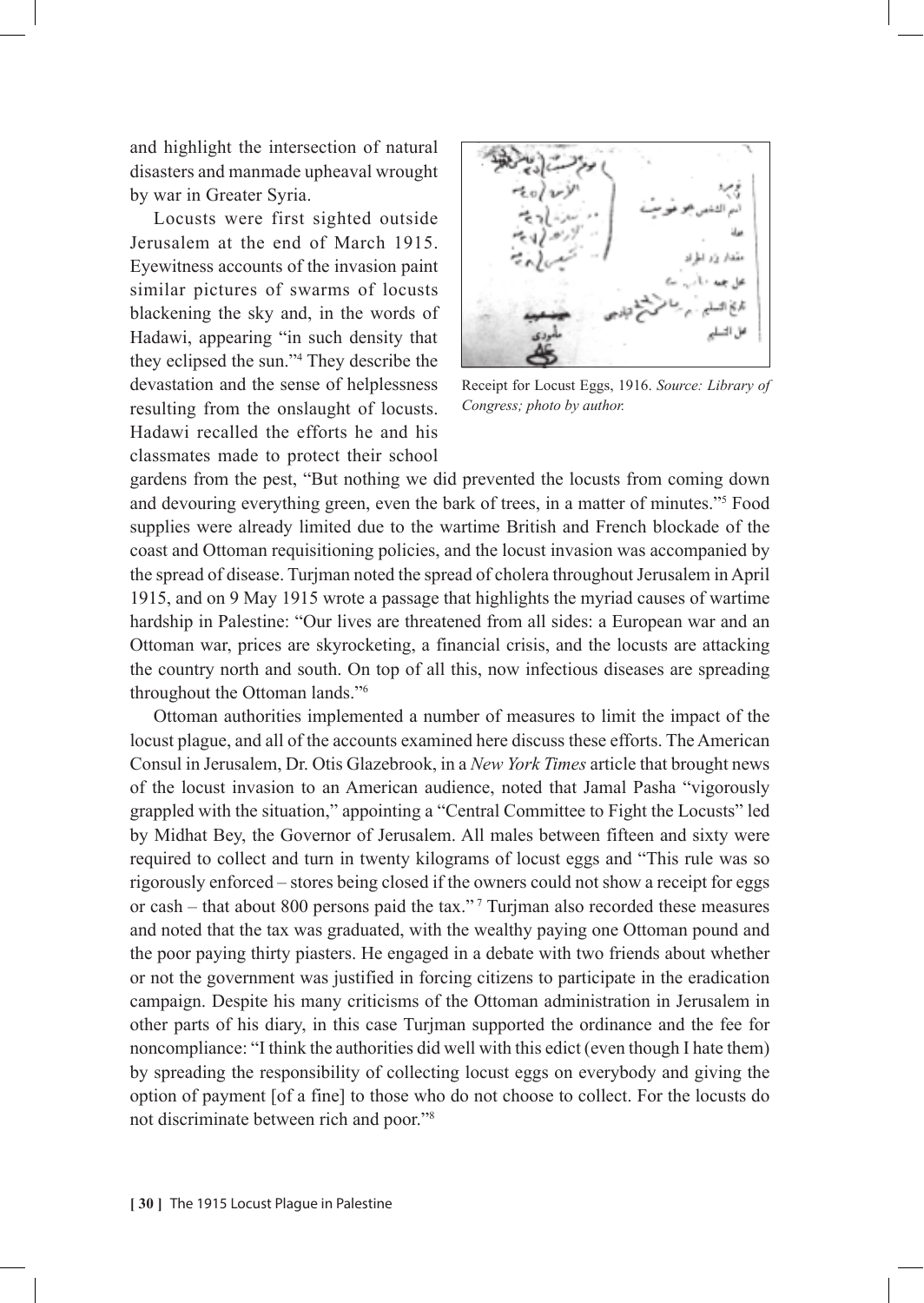The egg collection ordinance provided opportunities for evasion as well, and eyewitness accounts describe various practices that citizens adopted to bypass the regulations. Hadawi noted that those who did not want to pay the tax would secretly purchase eggs that had already been turned in for destruction from the very government officials tasked with destroying them. They would then turn them in to fulfill their own obligation. 9 G. E. Bodkin, a government entomologist in Palestine at the time of the 1928 locust infestation, recalled the widespread corruption that hampered the effectiveness of the 1915 locust egg collection effort, and described the "unpleasing spectacle" when the eggs in the government storehouse hatched with "all available exits therefrom literally vomiting young locusts in millions and millions."10 These varying accounts of the



The front of the locust album, showing swarms in the sky. *Source: Library of Congress.*

efficacy of the government response and evasion techniques serve as an interesting case study for exploring the extent of government reach in wartime Palestine.<sup>11</sup>

The American Colony of Jerusalem's 1915 locust album serves as a powerful visual complement to these textual accounts. The American Colony was a religious community founded in Jerusalem in the 1880s and the colony's store and photographic service provided a valuable source of revenue to support its philanthropic endeavors. Colony photographers became particularly well known for their photographs of biblical sites in Palestine, but during World War I they were recruited to document the Ottoman war effort.12 The Library of Congress houses an extensive American Colony archival and photographic collection, and the locust album is available in electronic format on the Library of Congress website, along with two other albums that highlight the military experience during the war and American Colony humanitarian medical and relief efforts.<sup>13</sup> The 57 hand-tinted images address three key themes: the destruction wrought by the locusts, the eradication efforts, and the life cycle of this pest. The album opens with an aerial shot of the sky blackened by swarms of insects that complements the observations in the written accounts of the locust plague. Some of the most powerful images of the destructive power of the locusts are the "before and after" shots. One sees for example the Garden of Gethsemane in full bloom and then barren after the locusts stripped it of vegetation. The album concludes with a series of close-up photos of isolated locusts at various stages of development. To ensure accuracy in hand-tinting the photos, Lars Lind preserved locust specimens for consultation.14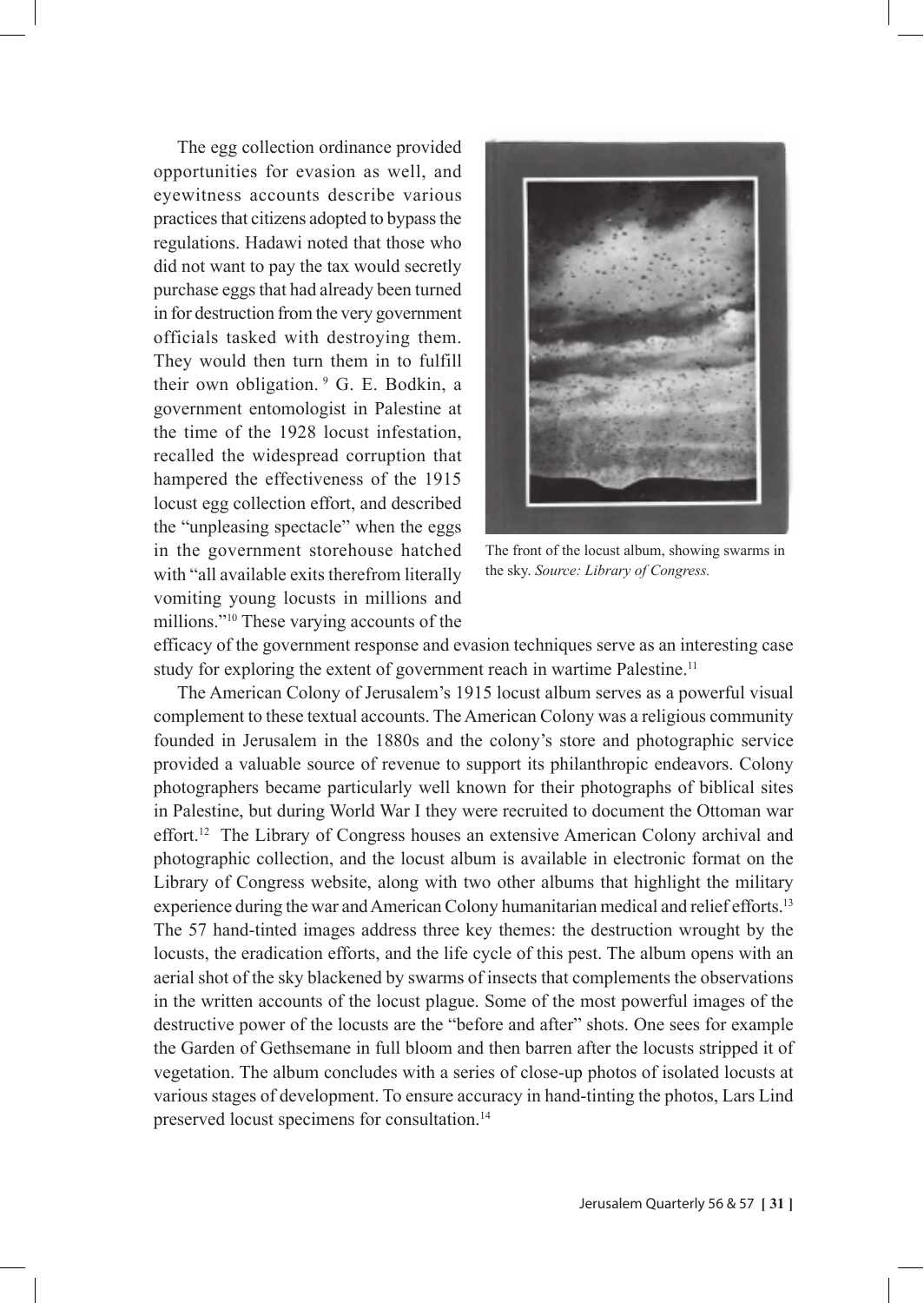

Before and after of the Garden of Gethsemane. *Source: Library of Congress.*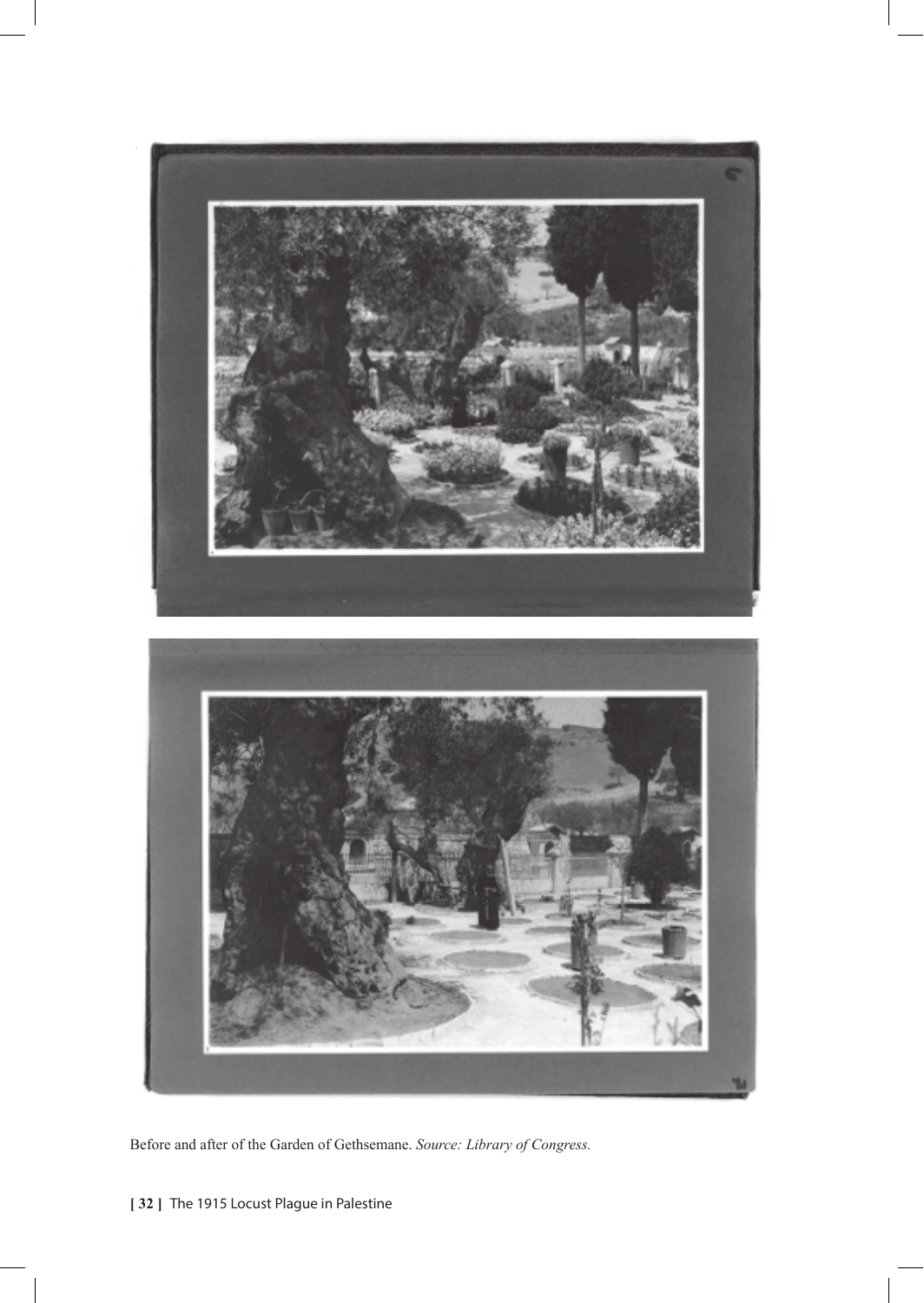

American Colony eradication effort, and locusts entering the trap. *Source: Library of Congress.*

John Whiting, a prominent member of the American Colony, published an account of the locust plague in *National Geographic* magazine in 1915. 15 The article is based on Whiting's own experience participating in the colony's locust eradication efforts, and is accompanied by a selection of images from the locust album taken by Lewis Larsson, the lead photographer for the American Colony in this period.16 Whiting's article follows a similar narrative structure to the locust album in its discussion of the locust's life cycle and the devastation of the invasion. Both sources also document the local government's response to the plague. After the locusts hatched the young insects would march in long columns. Workers recruited for the eradication effort would dig a hole in their path and outfit it with a "bottomless box" lined with tin. Large flags "with which to cast a deep shadow upon the ground" were used to drive them into the box. When full the box frame could be removed and the locusts buried. Whiting estimated that, using this method, "in about an hour's time four large sacks full were caught and destroyed, each containing no less than 100,000 of these insects."17 Eradication initiatives varied by region, and Whiting noted that in Bethlehem locusts were buried in cisterns, while in Jaffa they were thrown into the sea and, when they washed ashore, dried and used for fuel.<sup>18</sup>

In his discussion of eradication efforts Whiting adopted the Orientalist trope of an "active" west and a "passive" east. He contrasted the vigorous response of the American Colony and what he described as their "Yankee ingenuity" in improvising new models of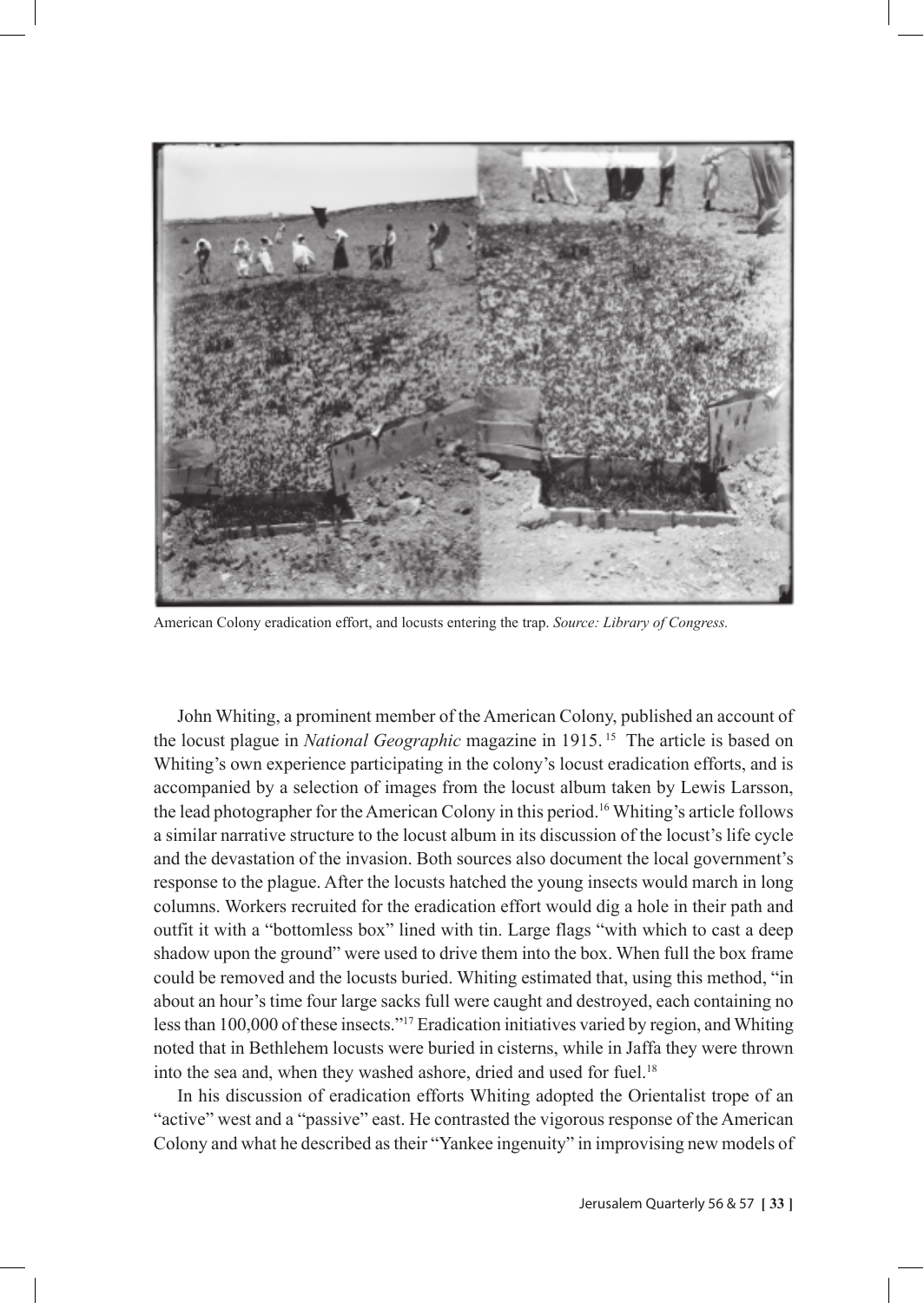

Close-up of a molting locust. *Source: Library of Congress.*

locust traps, and the fatalism of the local population.<sup>19</sup> He recalled speaking with an "aged fellah" who approached members of the American Colony working to fight the locusts, telling them: "'All this is no use; go home and rest; you can do nothing. They are Allah's army."20 The men of the American Colony devoted themselves to the eradication effort to combat this attitude and "to set a good example … for so steeped are the natives in fatalism … that, unless forced or shown how to, few would turn a finger over in self-defense."21

The locust invasion had a devastating effect on local agriculture, and Whiting observed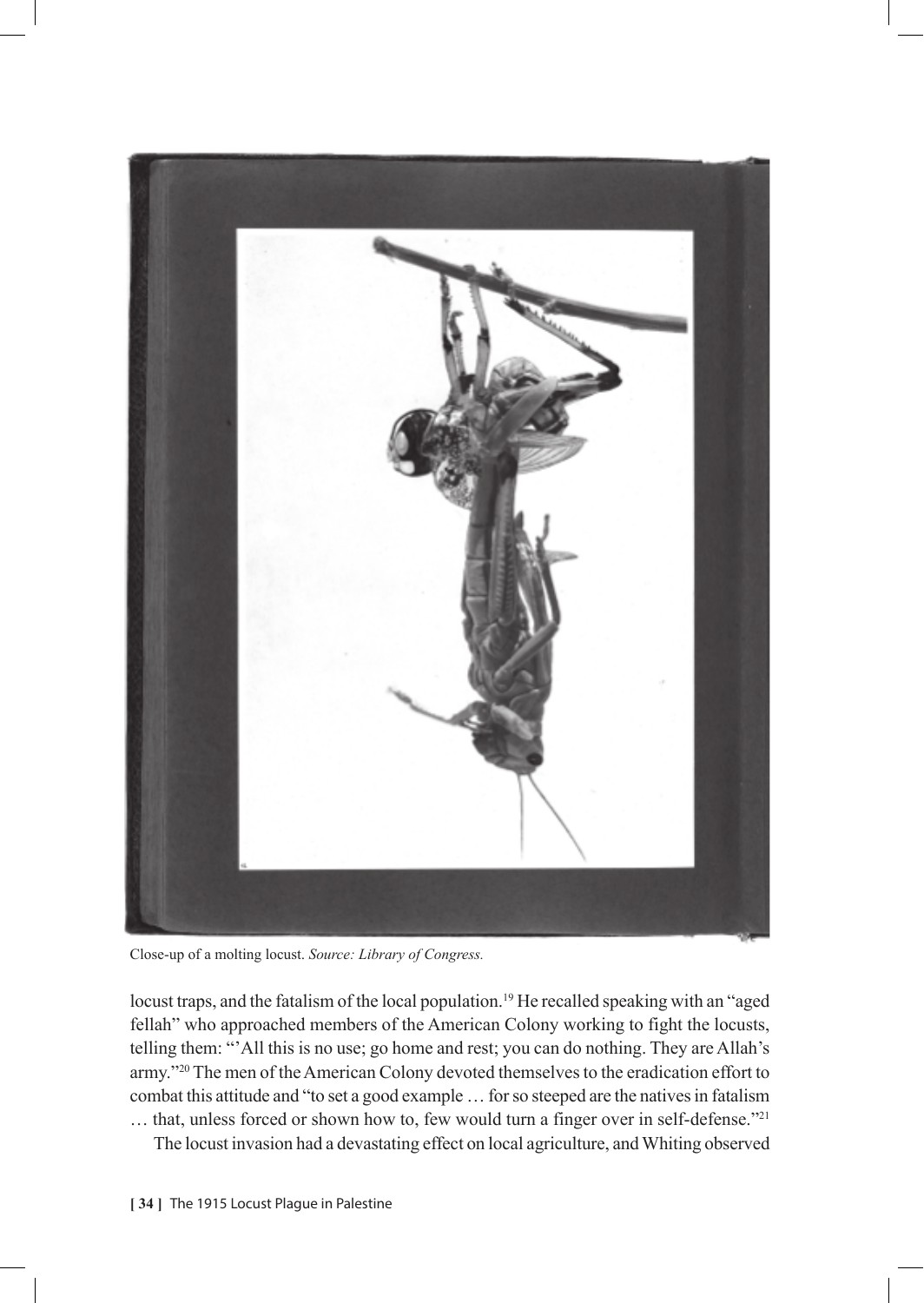that while the grain crops had already been harvested the locusts arrived just as vegetables and fruits were ripening. The local markets were soon devoid of produce as the pests attacked crops of apricots, watermelons, muskmelons cucumbers, tomatoes, grapes, figs, and corn. The locusts also decimated the olive trees, leading to an increase in the price of olive oil: "being one of the food staples of the poor, taking the place of meat and butter, the loss of this crop, combined with the grapes, no doubt will outweigh, economically and commercially, the destruction caused to all other crops combined."<sup>22</sup>

 For Hadawi, Jawhariyyeh, and Turjman the locust plague was inseparable from the larger wartime experience of food shortages, disease, and hardship. In Whiting's *National Geographic* article, the war is notable for its glaring absence. He documented the agricultural and economic impact of the plague, but there is no mention of the grain shortages causing famine, the naval blockade, or even the war itself. It is left to the reader to infer from Whiting's list of destroyed crops the impact the locust infestation had on the local population. American Consul Glazebrook's account of the locust plague in the *New York Times* also omitted any details of other wartime hardships in Palestine beyond the locusts. These omissions reflect the self-censorship of foreigners whose position in Jerusalem became increasingly uncertain after the Ottoman entry into World War I. The capitulations were revoked, foreign postal services and banks were closed, many local newspapers were closed or were subjected to Ottoman censorship, and foreigners faced the threat of expulsion.23 Whiting, as a representative of the American Colony, tried to maintain a precarious neutrality in the period before the United States officially entered the war in order to protect its extensive wartime relief efforts, which included a soup kitchen, hospitals and work projects for local women. The funds donated in the United States to support these efforts were funneled through the State Department and the American Consulate, and the success of these projects relied on the tacit cooperation of the Ottoman administration.<sup>24</sup>

American Colony correspondence from near the end of the war provides a glimpse into this tense situation. In May 1918 representatives of the American Colony sent a letter to Edward Loud, a supporter in the United States who had helped fund a wartime soup kitchen in Jerusalem. The unnamed author apologized for not sending individual letters of thanks to those who provided financial support for the work of the colony, noting that "Even your innocent letters so full of active sympathy for the starving and needy about us, were burned at the time the whole Colony was in fear of being exiled, lest the Turkish censor should put some false interpretation upon them." The author then gave an account of the hardships of the war, the burden of conscription, and the high price of purchasing exemptions, all of which complements the accounts of Turjman and Hadawi: "It was thus that the government commandeering not only animals but every requirement of life, the wholesale drafting of the manpower, and the dearth of business, since being entirely cut off from communication with the outside world, all these things brought people to an unbelievable state of poverty." On top of this came the locust plague, and the author referred Loud to Whiting's *National Geographic* article for information on this. After providing a report on the American Colony's relief efforts he drew the link between wartime upheaval, famine, and disease: "Thousands at this time died of slow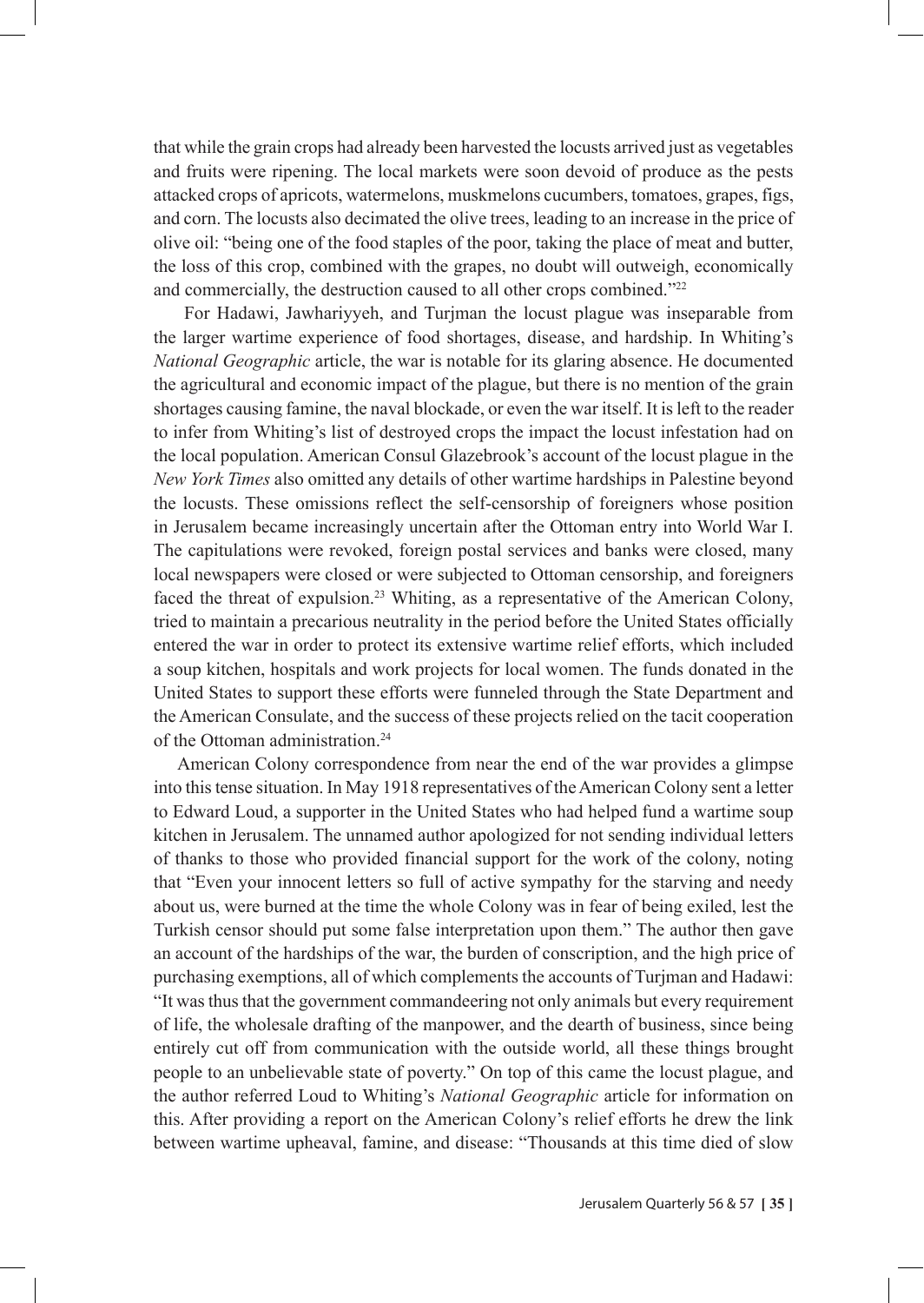starvation and disease, notably from typhus fever, which contagion is carried by vermin. Many a poor person who came to our door dropped onto the road and were attended by our ladies till life left them in spite of the fact that they were alive with deadly vermin."25

The omission of the war from Whiting's account is also indicative of the nature of the publication in which the article appeared and the lens through which the colony viewed its environment. Whiting framed the article in biblical terms, and it serves as a classic example of the "timeless Holy Land" genre of travel writing and historical accounts of Palestine.26 Most of the images that accompany the article are drawn from the locust album, but many of the captions are biblical passages. An image of locust larvae covering the ground bears a caption drawn from the book of Judges. The image of an exterior wall covered in locusts has a caption from the book of Exodus, with the observation that "Thus during the Egyptian plagues we find Moses announcing the locust scourge in terms of which our recent experience was such an exact duplicate." The article opens with a passage from the Old Testament book of Joel, and in addition to frequent references to Joel and Exodus the text is also peppered with allusions to Psalms, Proverbs, Nahum, and Judges. Whiting described the scope of the territory affected by the locusts in biblical terms, attempting to "depict what was here seen and befell the entire land from 'Dan to Beer-sheba,''<sup>27</sup> He marveled at the locusts' ability to thrive in a wide variety of environments, from the Jordan River at the places where "the Children of Israel passed over into Canaan," to the "slime pits" near the Dead Sea where "the kings of Sodom and Gomorrah fell," and even "in the beautiful olive groves about Bethlehem and Zelzah, birthplaces of David and Saul." The accompanying map shows modern infrastructure such as the railway line juxtaposed on biblical place names and terms for geographic features.28 Whiting's amalgamation of science and religion extended to the Islamic tradition as well. He ended the article with a compendium of Arabic proverbs, written charms, and local fables about locusts.<sup>29</sup>

In addition to the images drawn from the locust album, Whiting included photographs that complement the biblical themes of the article and show the iconic architectural landmarks of Jerusalem such as the walls of the city, the Tower of David, and the River Jordan "where the Children of Israel are supposed to have crossed into the promised land." There are also typological images of local life, such as "a typical Jerusalem street scene" that shows a donkey, camels, and a young girl framed by an arch, with an interesting play of light and shadow. Another shows a circumcision procession, with a crowd of men in the foreground and the walls of the Old City in the background.30 These images showcase the American Colony's strength in documenting the biblical heritage of Palestine, but also reflect *National Geographic*'s vision as a publication, reproducing the "timeless Holy Land" motif with which American readers would have been familiar. There is, for example, little stylistic difference between the typological images of the "the typical Jerusalem street scene" that accompany Whiting's article and the typological images of Irish peasants and bucolic rural life in the photographic essay on the English and Irish countryside that immediately follows it in the magazine.<sup>31</sup>

The photographs that appear in Whiting's *National Geographic* article and the American Colony locust album represent only a small fraction of the over two hundred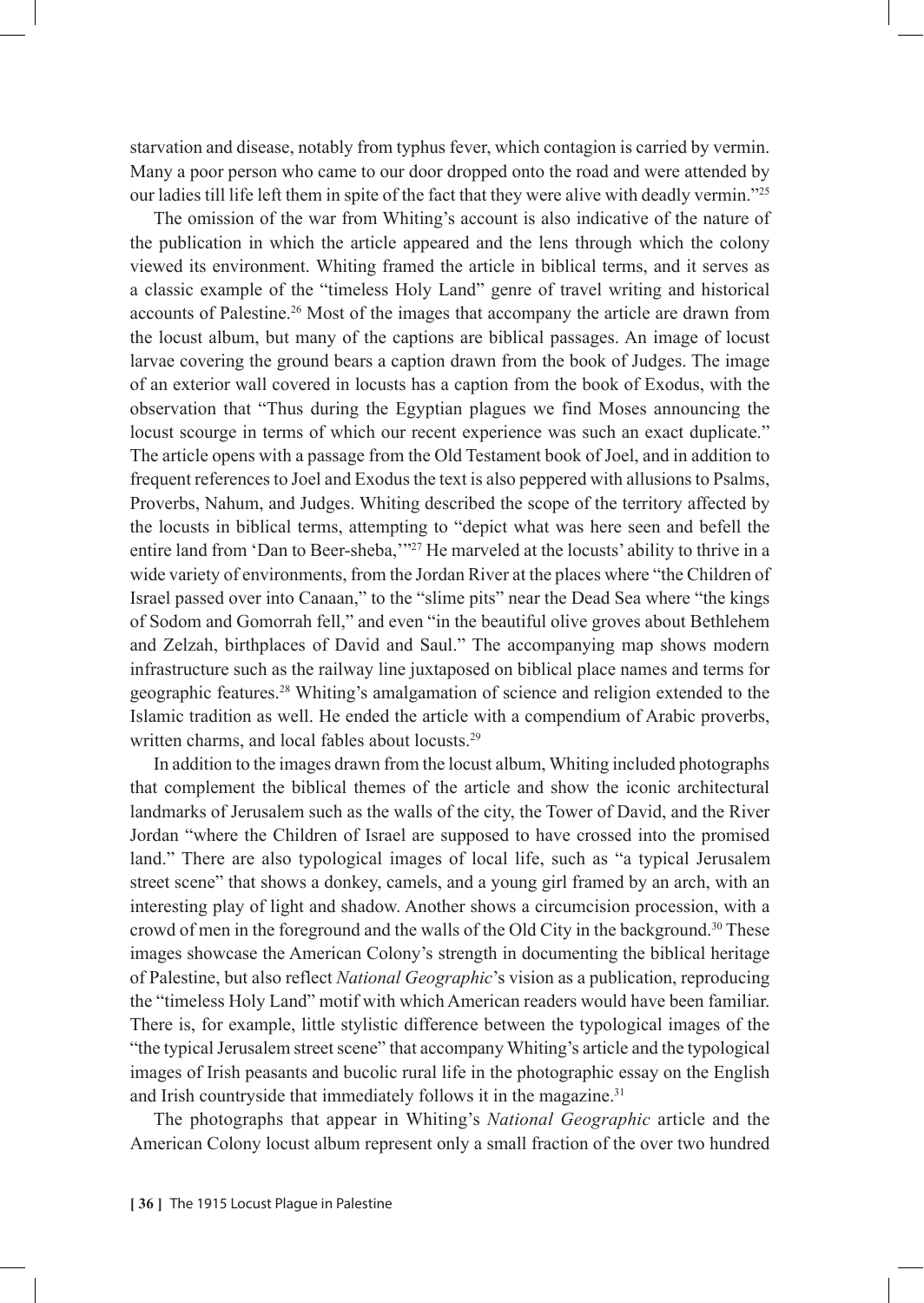images of the 1915 and 1930 locust infestations in the Matson Photographic Collection at the Library of Congress.32 The 1915 photographs are surprisingly devoid of humans, whereas the images relating to the 1930 event are full of life. The focus in the 1930 photos is on containment and eradication efforts, and many of them are set in the locust camps set up for workers. One sees a real advance in the technology deployed to eradicate the locusts. In 1915 the local government relied on mass mobilization of the population to collect and destroy eggs and to corral locusts into pits for burial. The 1930 photos reveal two new weapons in the arsenal of locust destruction: poison (in the form of arsenic-laced bran) and flame throwers. Portable compressed air sprayers used to spray crops with insecticide were adapted to hold compressed fuel that, when ignited, could be used to kill locusts in large numbers before they laid their eggs. $33$  The 1930 eradication effort closed with a feast for Bedouin deployed as part of the effort, and the collection includes a number of images showing the feasting and camel racing that accompanied this celebration. These images not only document the resources mobilized by the Mandate government for pest control, but once again reveal American Colony photographers doing what they were best known for, creating typological photos for Western consumption, in this case showing what one caption describes as "Bedouin types of the desert."

The 1915 locust plague was the benchmark by which all other infestations of the twentieth century would be measured, as the new technology used to fight the 1930 plague and subsequent innovations in locust control limited the destructive impact of later attacks. Contemporary published accounts of the locust plague, such as Whiting's and Glazebrook's articles in *National Geographic* and the *New York Times* respectively, brought news of the locust plague to Western audiences and were vital in winning support for American relief efforts. Yet the public nature of these accounts, and Whiting's biblical lens, mean that they describe the locust plague in curious isolation from the wartime context. They convey the economic and agricultural devastation of the plague but remain silent on the other hardships facing the local population at the same time, such as grain shortages, famine, and conscription. It is only when these public sources are read in conjunction with the American Colony's private correspondence and the personal diaries and memoirs of other Jerusalemites such as Turjman, Hadawi, and Jawhariyyeh that we get a true sense of the intersection of natural and man-made disasters in causing the tremendous loss of life in wartime Palestine. As Bodkin noted, in looking back on the locust plague, "The terrible visitation during the dark days of 1915 will remain vividly impressed in the memories of all who had the misfortune to be resident in Palestine at that period."34

*Stefanie Wichhart is an Associate Professor of History at Niagara University. She has published articles on Iraq during World War II in the* Journal of Contemporary History *and* Journal of Imperial and Commonwealth History.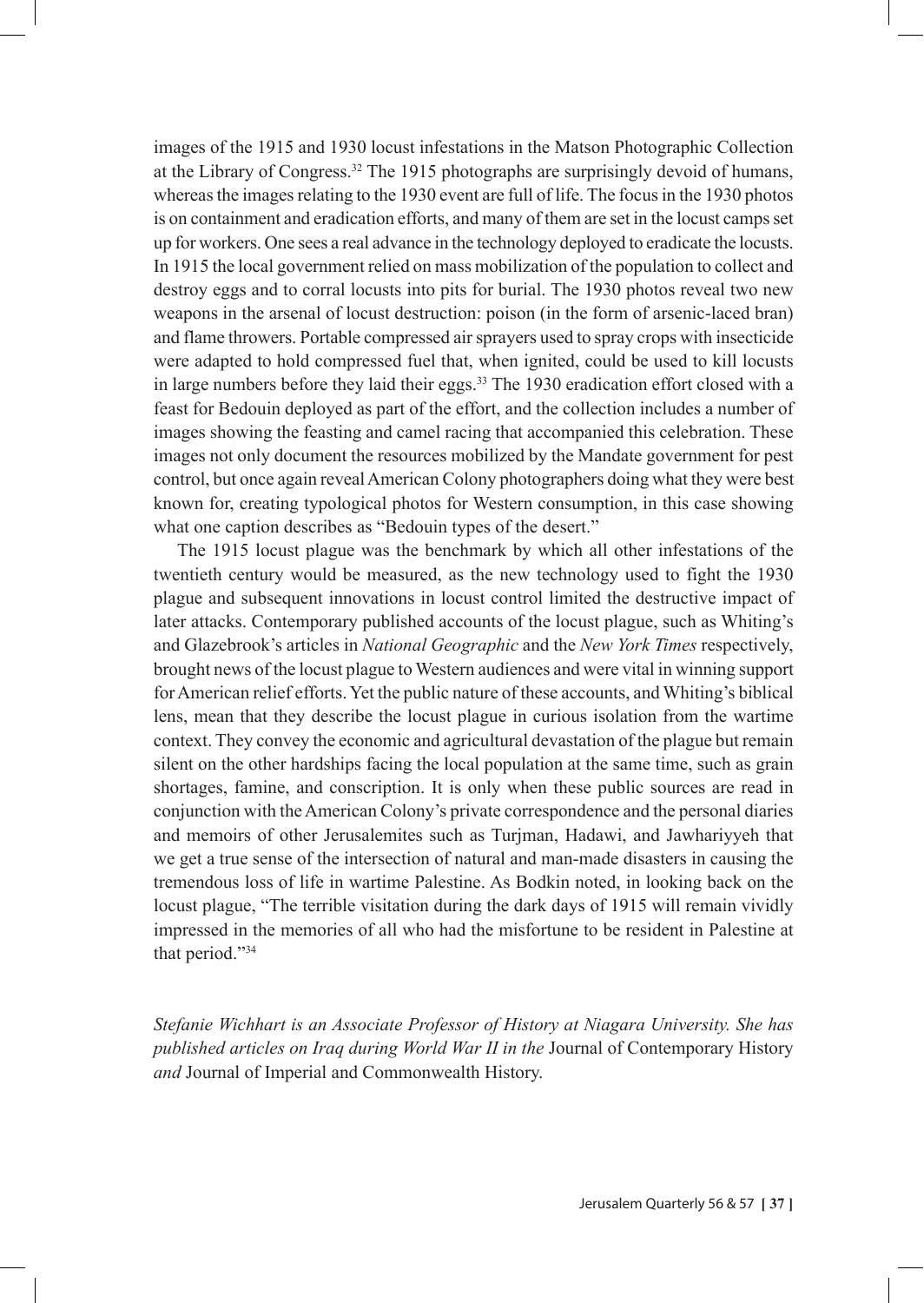## **Endnotes**

- 1 Salim Tamari, *Year of the Locust: A Soldier's Diary and the Erasure of Palestine's Ottoman*  Past (Berkeley: University of California Press, 2011), 93-94.
- 2 For an overview see L. Schatkowski Schilcher, "The Famine of 1915-1918 in Greater Syria," in *Problems of the Modern Middle East in Historical Perspective*, ed. John Spagnolo (Reading: Ithaca Press, 1992), 229-258, and Salim Tamari's introduction to *Year of the Locust*. Two recent books that explore this period in Jerusalem's history are Abigail Jacobson, *From Empire to Empire: Jerusalem Between Ottoman and British Rule* (Syracuse: Syracuse University Press, 2011) and Roberto Mazza, *Jerusalem: From the Ottomans to the British*  (London: Tauris Academic Studies, 2011).
- 3 I began this project as a participant in the 2012 NEH summer seminar on World War I in the Middle East with a focus on using accounts of the locust plague in undergraduate teaching. As a result, I draw primarily on readily available English-language sources in print or available electronically. For excerpts from the Turjman diary, see Tamari, *Year of the Locust*, and Sami Hadawi, "Sodomy, Locusts, and Cholera: A Jerusalem Witness," *Jerusalem Quarterly* 53 (Spring 2013), 21-23. Wasif Jawhariyyeh's memoir also includes a brief account of the locust plague: Salim Tamari and Issam Nassar, eds, *Al Quds al-'Uthmaniyya fil-mudhakkirat al-Jawhariyyeh: Al-kitab al-awwal min mudhakkirat al-musiqi Wasif Jawhariyyeh*, *1904-1917* [Ottoman Jerusalem in the Jawhariyyeh Memoirs: Book One of the Memoirs of the Musician Wasif Jawhariyyeh] (Beirut: Mu'assasat al-dirasat al-Filastiniyya, 2003), 190-191. For accounts in Hebrew see Jacobson, 193, n. 36.
- 4 Hadawi, "Sodomy, Locusts, and Cholera," 21. See also Tamari and Nassar, *Al Quds*, 190, and Tamari, *Year of the Locust*, 29 March 1915, 93- 94.
- 5 Hadawi, "Sodomy, Locusts, and Cholera," 21.
- 6 Tamari, *Year of the Locust*, 9 May 1915, 118.
- 7 "Remarkable Details From American Consul on Palestine Locust Plague," *New York Times*, 21 Nov. 1915. Retrieved from http://search. proquest.com/docview/97761122?account id=28213. Accessed 26 November 2013.
- 8 Tamari, *Year of the Locust*, 23 April 1915, 107.
- Hadawi, "Sodomy, Locusts, and Cholera," 21-22.
- 10 G. E. Bodkin, "The Locust Invasion of Palestine During 1928," *Bulletin of Entomological*

*Research*, 20:2 (August 1929): 131.

- 11 This question of the interplay between war and the expansion of the role of the state is highlighted in the introduction to Heike Liebau et. al., eds., *The World in World Wars: Experiences*, *Perceptions and Perspectives from Africa and Asia* (Leiden: Brill, 2010), 22.
- 12 The Library of Congress American Colony collection site includes a general history of the colony: http://www.loc.gov/collection/ american-colony-in-jerusalem/articles-andessays/a-community-in-jerusalem/. Accessed 25 November 2013. For an overview of the American Colony Photo Department and the role the colony's store played in offering photographic documentation of biblical sites and typological images of the local population to Western consumers, see Barbara Bair, "The American Colony Photography Department: Western Consumption and 'Insider' Commercial Photography," *Jerusalem Quarterly* 44 (Winter 2010):28-38.
- 13 For an overview of the locust album and the locust plague, and a link to the electronic copy of the album, see http://www.loc.gov/collection/ american-colony-in-jerusalem/articles-andessays/the-locust-plague-of-1915-photographalbum/#the-locust-plague-of-1915-photographalbum. Accessed 25 November 2013. The Photographic Album of World War I in Palestine and Sinai is available at: http://www.loc.gov/ item/mamcol000128. Accessed 25 November 2013. For analysis consult Issam Nassar, "John Whiting's Album of the Great War in Palestine," *Jerusalem Quarterly* 53 (Spring 2013), 42-49.
- 14 Mia Gröndahl, *The Dream of Jerusalem: Lewis Larsson and the American Colony Photographers* (Stockholm: Journal, 2005), 213.
- 15 John D. Whiting, "Jerusalem's Locust Plague Being a Description of the Recent Locust Influx into Palestine, and Comparing Same with Ancient Locust Invasions as Narrated in the Old World's History Book, the Bible," *The National Geographic Magazine* 28: 6 (December 1915): 511-550.
- 16 For background information on Larsson and Whiting, see Bair, "The American Colony Photography Department ," 34-37.
- 17 Whiting, "Jerusalem's Locust Plague," 535-536.
- 18 Whiting, "Jerusalem's Locust Plague," 513.
- 19 Whiting, "Jerusalem's Locust Plague," 536.
- 20 Whiting, "Jerusalem's Locust Plague," 533.
- 21 Whiting, "Jerusalem's Locust Plague," 521.
- 22 Whiting, "Jerusalem's Locust Plague," 529-533 and 543.